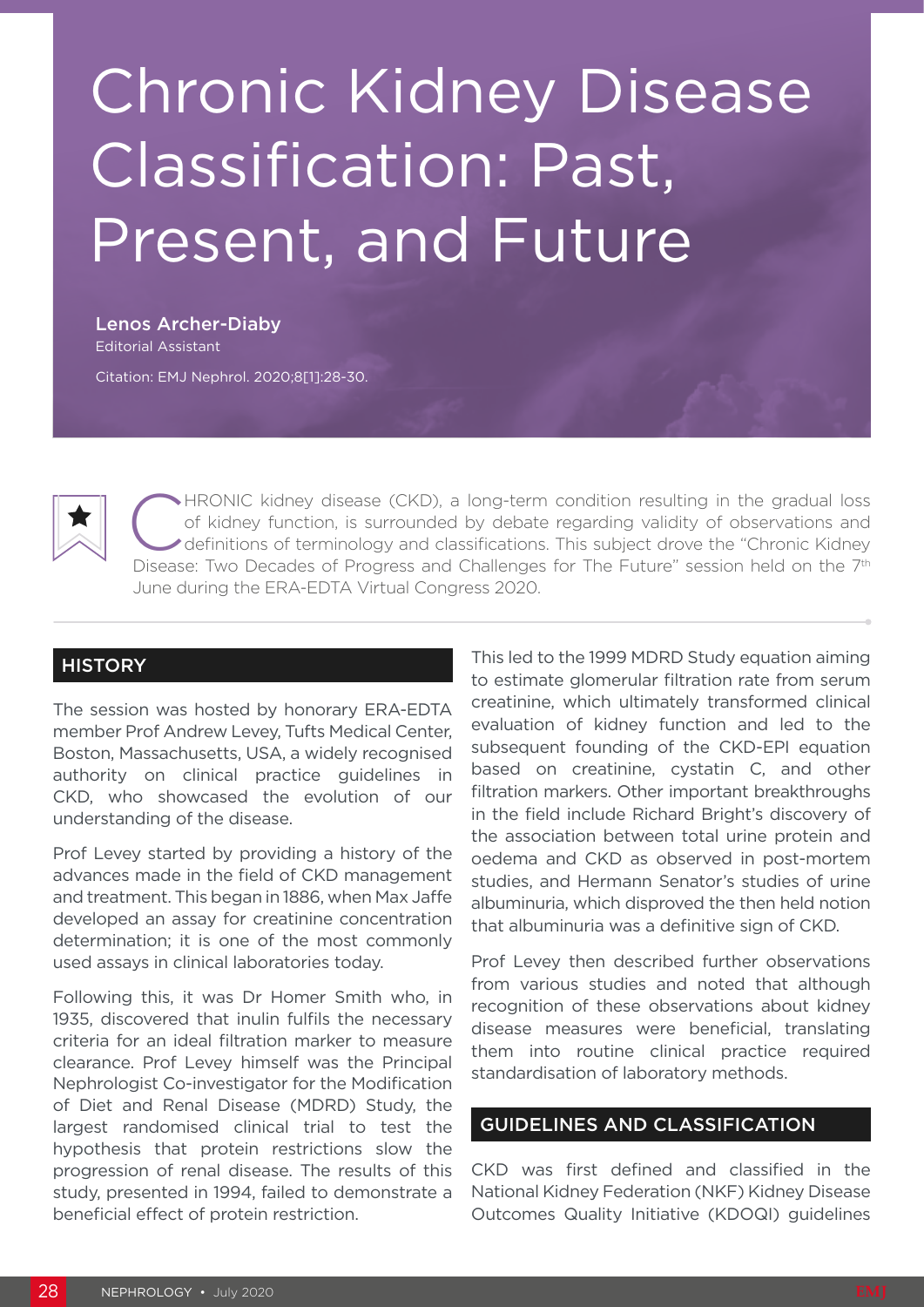of 2002, which were updated in 2012 by the Kidney Disease Improving Global Outcomes (KDIGO). The guidelines aimed to provide a conceptual principle for CKD with kidney failure as the end stage. CKD was defined as displaying markers for kidney damage or GFR <60, while kidney failure was defined as GFR <15 or requiring treatment by dialysis for a duration greater than 3 months.

However, following controversies regarding the definition, classification, and prognosis of CKD, a major impetus for the 2012 guidelines, KDIGO stated that the classification should revolve around patient prognosis. The 2009 KDIGO Chronic Kidney Disease: Definition, Classification and Prognosis Conference reached a consensus on revisions to the classification of CKD based on prognosis but did not propose to change the definition of CKD. As a result, the classification was changed from five stages by KDOQI to six GFR categories and three albuminuria categories by KDIGO. Furthermore, GFR, albuminuria, and cause of disease were emphasised as part of the classification.

## RISK FACTORS FOR CARDIOVASCULAR DISEASE

Although only added to the classification in 2012, these risk factors had been noted far earlier. As early as 1974, a study observed accelerated sclerosis among patients treated with prolonged maintenance haemodialysis. Furthermore, in 1998 the NKF Task Force on Cardiovascular Disease, led by Prof Levey, found evidence for kidney failure leading to cardiovascular death, but also showed decreased GFR as well as albuminuria and proteinuria in earlier stages of CKD.

A 2010 study found that lower estimated glomerular filtration rate (eGFR) and albuminuria are independent risk factors for all-cause and cardiovascular mortality in the general population. Similar findings were reported in other cardiovascular disease outcomes including coronary heart disease, stroke, peripheral artery disease, and leg amputation. Recently, in 2017, the Global Burden of Disease study (GBD) and Chronic Kidney Disease Prognosis Consortium (CKD-PC) estimated global cardiovascular and renal outcomes of reduced GFR and found that in 2013 reduced GFR was associated with 4%

of the deaths worldwide (2.2 million), and more than half were cardiovascular deaths (1.0 million) compared to end-stage renal disease (0.9 million).

> *"...although recognition of these observations about kidney disease measures were beneficial, translating them into routine clinical practice required standardisation of laboratory methods"*

Following the 2009 conference, controversies persisted regarding the application of GFR and albuminuria thresholds to different risk groups. Therefore, the CKD-PC proposed the following question: "Are the eGFR and albuminuria risk thresholds for the CKD definition consistent across subgroups defined by hypertension, diabetes, age, gender, and ethnicity?"

Using 46 cohorts, the CKD-PC published a series of papers to address this question, which showed a higher absolute risk in high-risk subgroups and a similar, or higher, relative risk in low-risk subgroups. These findings indicate that both lower eGFR and higher albuminuria are important in both low-risk and high-risk groups. Therefore, lower eGFR and higher albuminuria cannot be considered 'normal' in any subgroup including older age.

## CHRONIC KIDNEY DISEASE CLINICAL ENDPOINT

For many years, the number of randomised controlled trials in kidney disease has lagged behind other specialties. This is in part because it is harder to conduct clinical trials in kidney disease, because the hard-clinical endpoint of kidney failure (GFR <15) occurs many years after the onset of the disease. GFR decline occurs before the onset of kidney failure; proteinuria or albuminuria arise before the stage of GFR decline.

With this in mind, and with support from NKF, CKD-EPI and CKD-PC collaborated with the U.S. Food and Drug Administration (FDA) and the European Medicines Agency (EMA) to assess the validity of proteinuria and albuminuria as